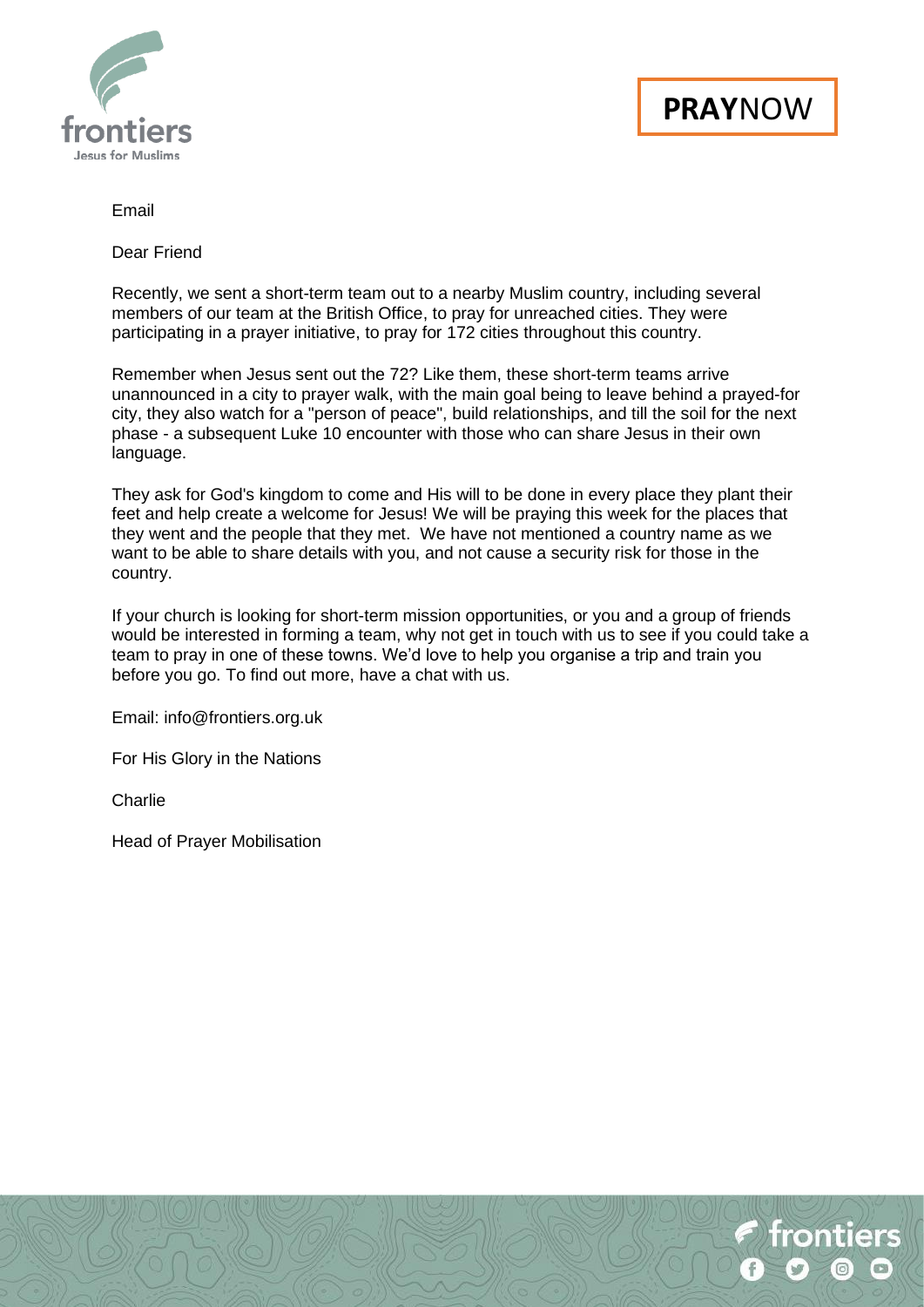

## **Monday 13th June**

Mike, one of our UK Directors wrote about the recent trip he led to a nearby Muslim country to pray for unreached towns and cities.

"This was a crash course in discipleship." "It felt like we were living out the Acts of the Apostles." Those were just two of the reactions of the 10 young people I've just spent a week with, in a nearby Muslim country. We had travelled to two out-of-the-way towns where no known believers live. We'd spent two days prayer-walking and telling the people about God's love and about Jesus. We had nowhere to stay, relying on the Lord to provide accommodation or a person of peace who would invite us into their home.

While experiencing the warm hospitality of the locals we had mixed receptions when we told them we had come to pray God's blessing on their town. Some warned us to be quiet, while others welcomed us in, received prayer, eagerly took New Testaments, and even asked us to worship in their homes!

As we reflect on our week away, we at Frontiers see that Significant numbers of young people in the Muslim world are disillusioned with religion, asking questions about God and desperately looking for answers. God is also raising up dozens of young people in Britain who are beginning to understand God's heart for the nations. Especially those with no access to the gospel. A few dozen have joined our Prep Steps community where they can spur one another on. The combination of God raising up young people in the UK to go, and young people in the Muslim world looking for answers is surely no coincidence.

Would you join us in praying for God to call out many young people to avoid the distractions of successful careers, houses and possessions, take up their crosses and follow Jesus to the ends of the earth?

- Pray for this generation of young people in their teens and twenties to put aside all distractions and radically follow Jesus.
- Pray that many young people will follow the call to reach Muslims all over the earth.
- Pray for young Muslims who are seeking after truth, that they will encounter Jesus.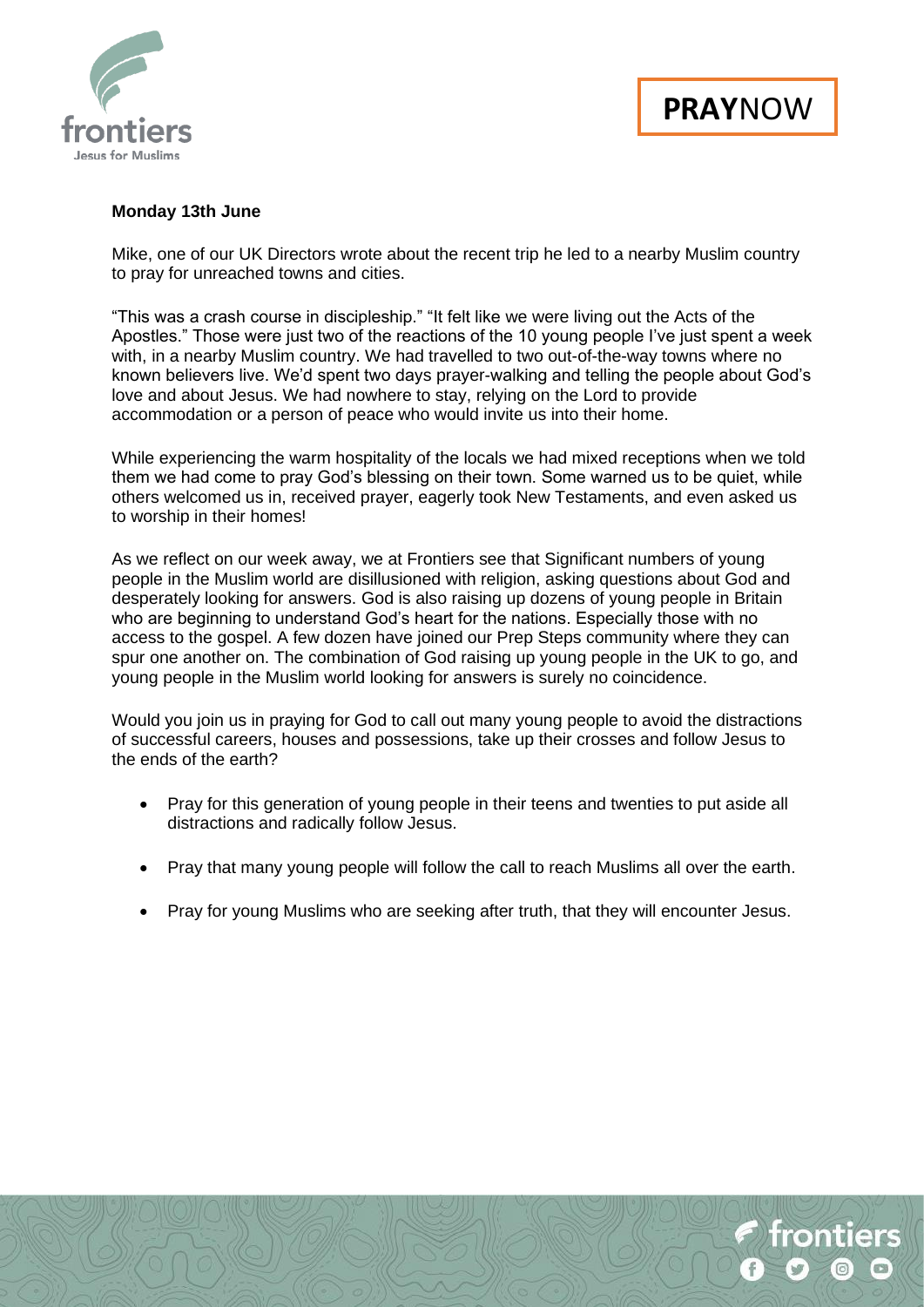

rontiers

## **Tuesday 14th June**

Another member of the team wrote: our experiences can be summarised in four categories:

- 1. Ministering on hard ground
- 2. Ministering on soft ground
- 3. Seeing an emerging church
- 4. Seeing opposition and persecution first hand

It's quite unusual, I imagine, to have this range of experience within a single week but hopefully means that we've left with a fairly rounded sense of missional realities, good and bad.



#### **Hard Ground**

Six of the group went to a small town of 10,000 people and had a tough start to their stay, meeting a very conservative man who was extremely hostile to the gospel, regularly reminding the men that they were infidels.

Even in this dark place, there were pockets of light. His son, for instance, wanted to receive a New Testament and his nephew asked the group how to pray. There was also opportunity to fill the home with the sound of the great hymn, Amazing Grace.

The team were there to pray on this hard ground and received their assignment from God as they came to "Intercession Bridge". If we can leave this town thoroughly prayed for, then we've been successful, they thought. They prayed on the hills, around the town, and by the river that runs through the town, asking for belief and repentance leading to baptisms!

- Pray for the men that received the New Testament and wanted to know how to pray that God would further soften their hearts to the gospel.
- Pray that when believers return to this town they would find softer ground for the gospel
- Pray for the seeds that were sown on this trip to bear fruit.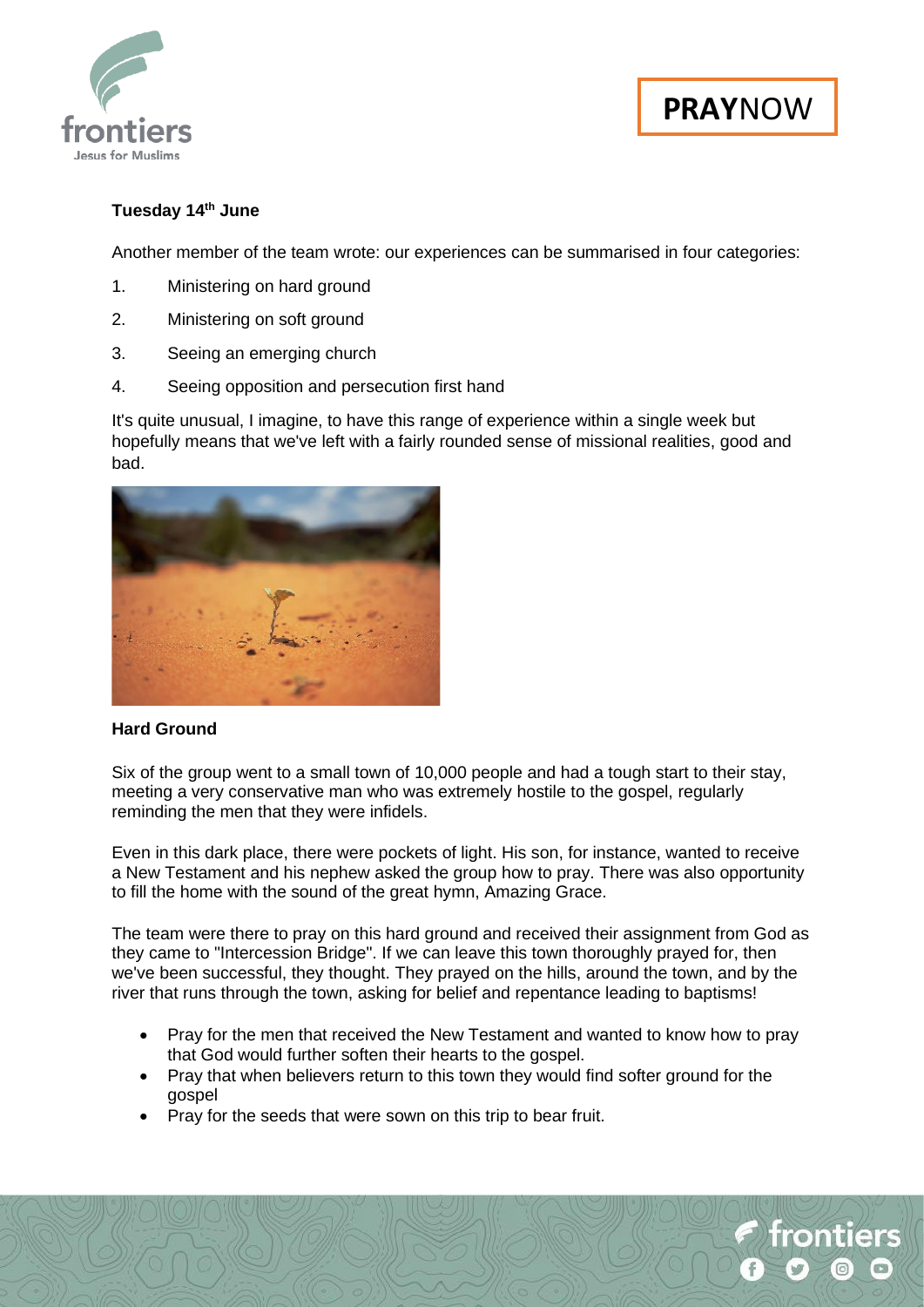

# **PRAY**NOW

## **Wednesday 15th June**



#### **Soft ground**

Can you imagine this scene? Eleven foreigners with their backpacks descend from a coach on a cloudy day in a small town which never receives tourists, ever. It's a place of no significance to anyone other than those who have always lived there. Old men sitting on street corners look up from their cups of chai, shop owners stand in their doorways puffing cigarette smoke as they watch us pass, women in headscarves breeze past on the pavement trying not to stare. This is a Muslim town of 30,000, no followers of Jesus have ever set foot here, and we've come to pray for it

Five of us stayed together in this town for the next two days. We had no plan other than to walk, pray and meet locals - not even any accommodation lined up! Within two hours our group had met a local family, been invited to share their picnic, bundled into their 5-seater car, whisked to their home for more food, and had accommodation arranged for us in town. Everyone we met was so hospitable, kind, and interested in us. Over the course of our stay in the town we ended up with opportunities to pray for many local families, worship in several of their homes, open Scripture with people who wanted to learn more about Jesus, and give away some New Testaments to those who were interested.

It was an incredible whirlwind of an adventure. Before the trip I didn't think I was the right type of person for it, and there were frequent moments during it when I was out of my comfort zone or doubting my usefulness. By the end I was amazed at what God had done through both me and the team. His power is at work in my weakness and is expressed so beautifully in our unity as a body. And I'm really moved by how much God wants to reach people - like those living in that small town - with his love and grace.

- Pray for the families that were so hospitable to our team, that God would bless them in every way.
- Pray for those who received New Testaments that they would read them and that the words would bring them life.
- Pray for this town that many would come to know Jesus in this place.

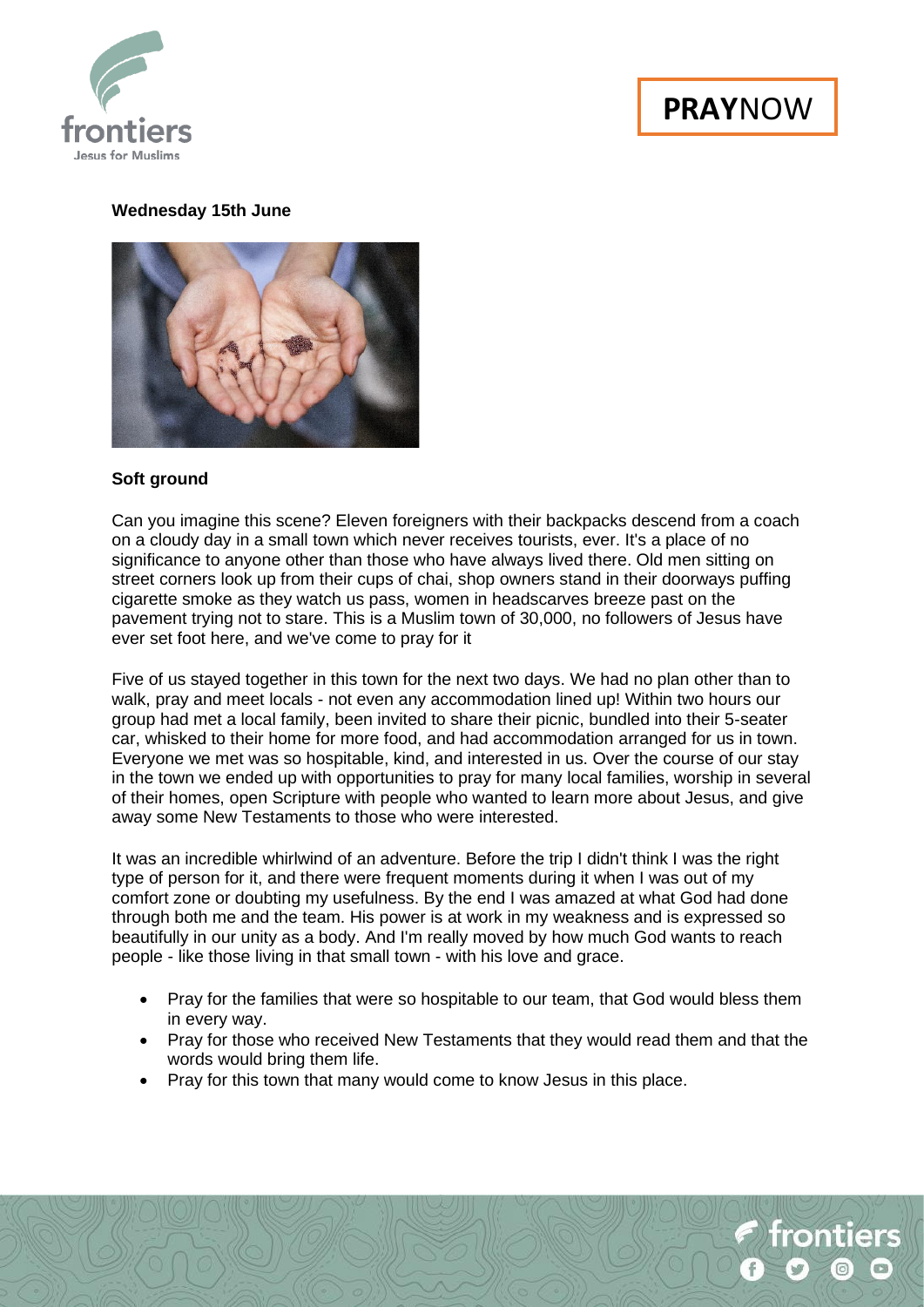

## **Thursday 16th June**

### **Seeing an emerging church**



Listen to this worship song: 'Revelation song'

#### <https://www.youtube.com/watch?v=0FrhDJa3XCM>

In travelling to our next place we were going from a place with no believers to a place with about **25 believers**. It was great to meet brothers and sisters there and experience mutual encouragement. Several 'seekers' **wanted to become followers of Jesus** there and then so we prayed over them!

On our final full day, we were invited by a believing teacher to her school to meet the kids. Most of us simply played and exchanged some simple conversation over Google Translate but those who spoke the language had some great opportunities to share. There were some teenagers who were very open, disillusioned with Islam and **asking great questions about God's grace**.

- Pray for the youth of this area who heard the gospel message that they would keep seeking the truth about God.
- Pray for the small emerging church that many more would be added to their number.
- Pray that they would remain bold, fearlessly sharing the gospel.

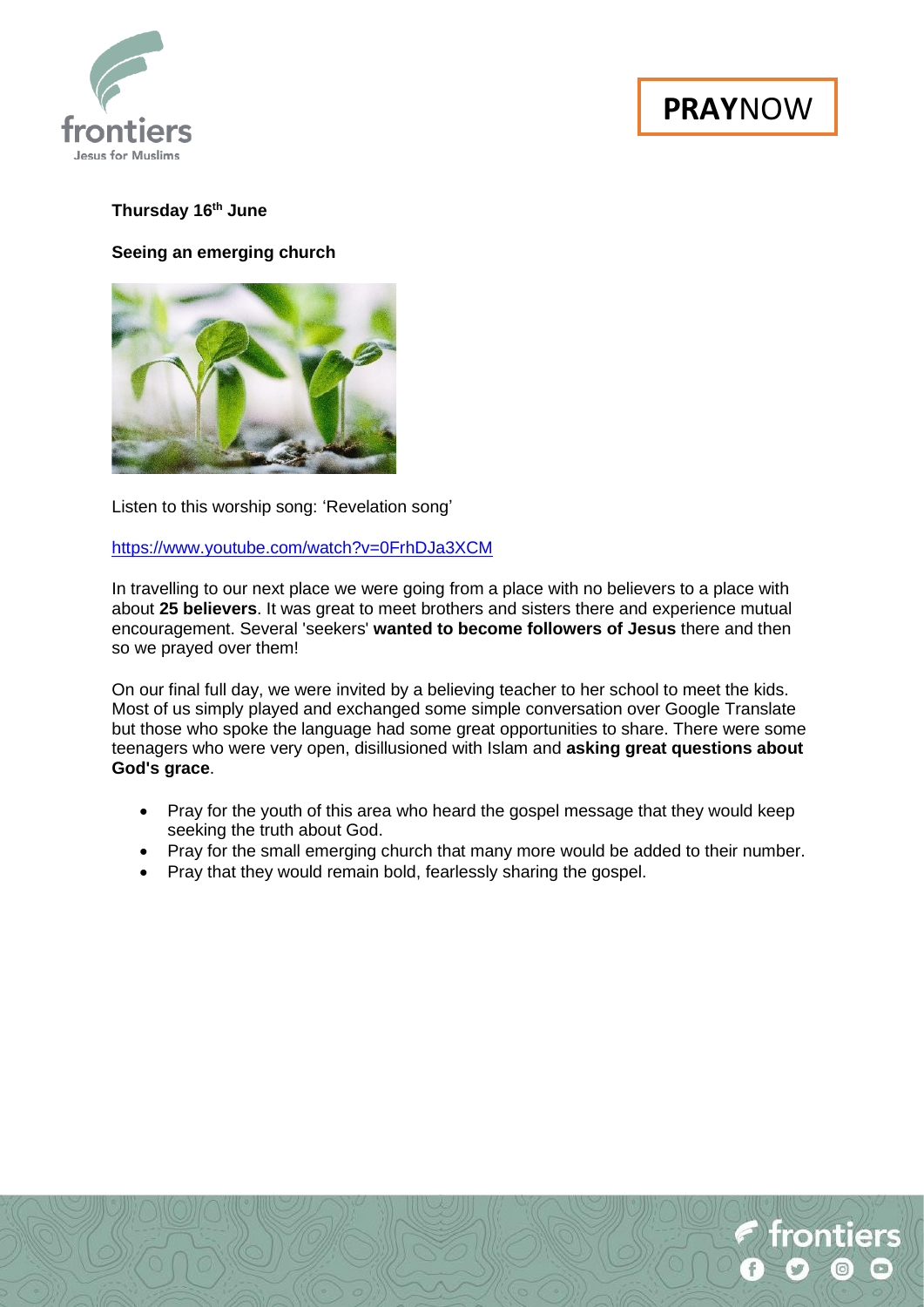



## **Friday 17th June**

#### **Seeing opposition and persecution first hand**

"But even if you should suffer for what is right, you are blessed. "Do not fear their threats ; do not be frightened." But in your hearts revere Christ as Lord. Always be prepared to give an answer to everyone who asks you to give the reason for the hope that you have. But do this with gentleness and respect, keeping a clear conscience, so that those who speak maliciously against your good behaviour in Christ may be ashamed of their slander. For it is better, if it is God's will, to suffer for doing good than for doing evil. For Christ also suffered once for sins, the righteous for the unrighteous, to bring you to God. He was put to death in the body but made alive in the Spirit.

1 Peter 3:14-18

Team report continued…

Sadly, the next day we heard that there was **uproar** in the community that followers of Jesus had been sharing their faith, with parents turning up at the school to complain, particularly about the believers.

We found this out as we were travelling home and have been praying for them since. One of the believers sent this message:

*They heard the things they needed to hear. The Lord is good and I hope the seeds sown in their hearts will germinate. I'm first of all praying for the families who have complained. May the Lord save them. May he guide them from the things they believe to be true to 'the truth'.*

- Pray that despite this persecution the believers in this place would stay strong and faithful to Jesus.
- Pray for those who have been complaining about the believers that they would have dreams and visions of Jesus.
- Pray for great growth for the church in this region.